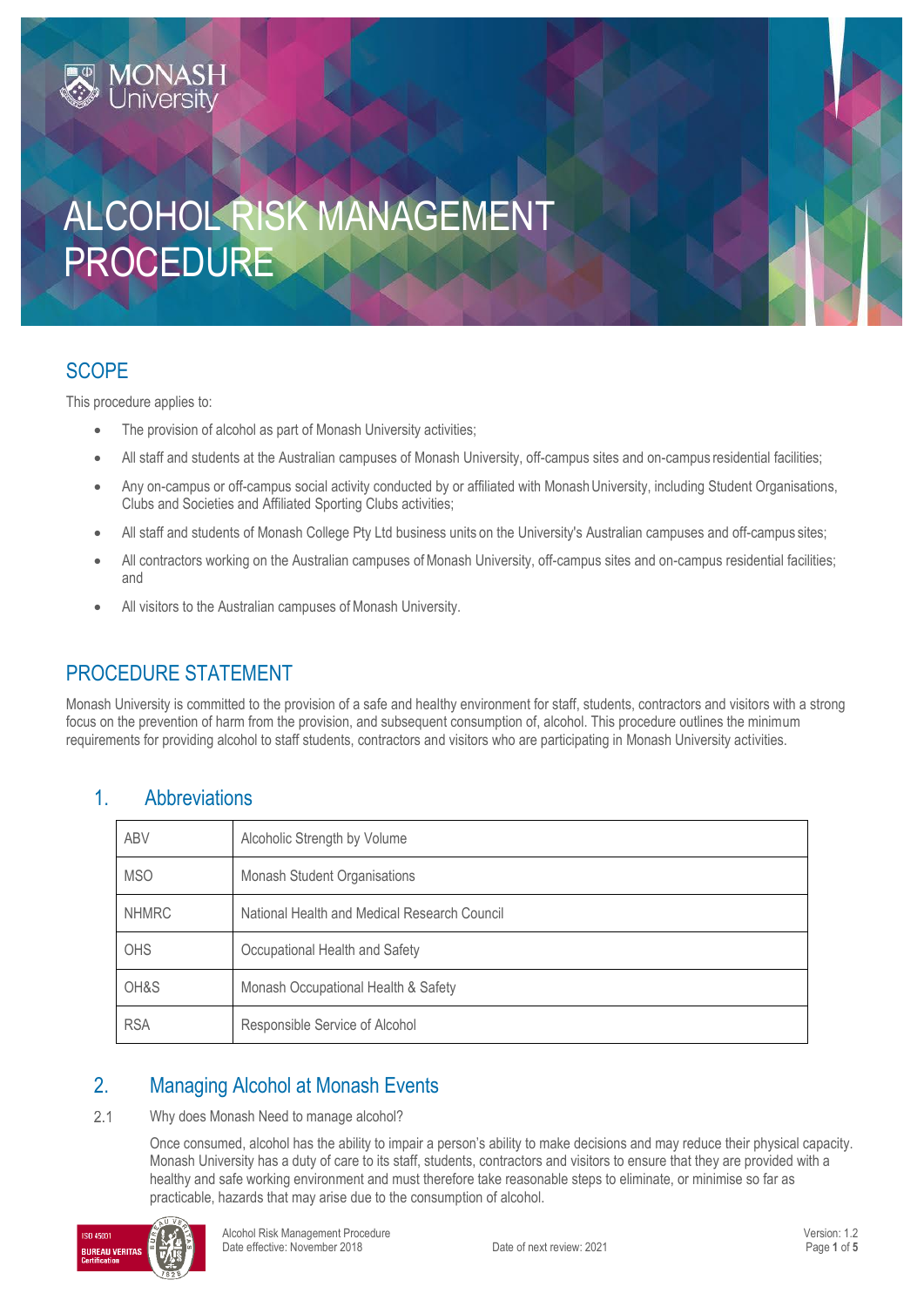### $2.2$ When is it a Monash Event?

A Monash University event encompasses any event where activities performed may reasonably be deemed to relate to Monash University. Where a Monash University event is part of a larger event, those parts under the control of Monash University are deemed to be Monash events. For example where a large external association is running a conference but Monash University is hosting some of the activities, one or more Monash University events occur.

### 2.3 When is a liquor licence required?

A Liquor Licence is required whenever alcohol is supplied as defined by the Liquor Control Reform Act (1998) as to sell, offer or expose for sale, exchange, dispose of and give away alcohol. A variety of licences are available depending on the circumstances of the supply of alcohol. If there is any doubt about the means of complying with the Liquor Control Reform Act (1998), the relevant supervisor or event manager must contact the Victorian Commission for Gambling and Liquor Regulation directly.

It is important to note that these procedures apply whether a Liquor Licence is in effect or not. Where a requirement established as part of a liquor licence contradicts any part of this procedure, the relevant supervisor or event manager must contact OH&S.

### $2.4$ How are risks managed at Monash University?

The consumption of alcohol, like all other health and safety risks, must be managed in accordance with the OHS Risk [Management Procedure](https://publicpolicydms.monash.edu/Monash/documents/1935636) and accompanying [OHS Risk Management Program.](https://www.monash.edu/ohs/info-docs/risk-management-and-work-safe-instructions) A Risk Assessment must be completed prior to event and controls implemented and maintained throughout the event.

### 2.5 Local Alcohol Management Procedures

Specific areas of the University may choose to develop local procedures to manage the provision of alcohol. Such procedures may only be in addition to the requirements outlined by this procedure.

### 3. Controls

#### $3.1$ Providing alcohol to persons not of legal drinking age

3.1.1 Monash University does not permit the provision of alcohol to persons below the age of 18. Steps must be taken to identify persons who are underage, where alcohol is being provided.

### $3.2$ Limit volume of alcohol provided

- 3.2.1 Alcohol must not be provided when a risk assessment identifies that an activity has a risk level greater than low.
- 3.2.2 Monash University requires that event organisers ensure that no more than four (4) standard drinks of alcohol are available per person per day over the course of an event. This limit applies per day and is not a total allocation per person for the duration of the event (i.e. if the event runs for 3 days, but no alcohol is consumed on the first 2 days, the limit is still 4 standard drinks per person for the final day). This requirement is consistent with the National Health and Medical Research Council's Australian Guidelines to Reduce Health Risks from Drinking Alcohol (2009) recommendations.
- 3.3 Provide low-alcohol and non-alcohol alternatives
	- 3.3.1 Low alcohol beverages (ABV less than 3.5%) must be available and are more easily accessed than higher ABV alcoholic beverages (e.g. don't have alcohol served but non-alcoholic beverages only by request).

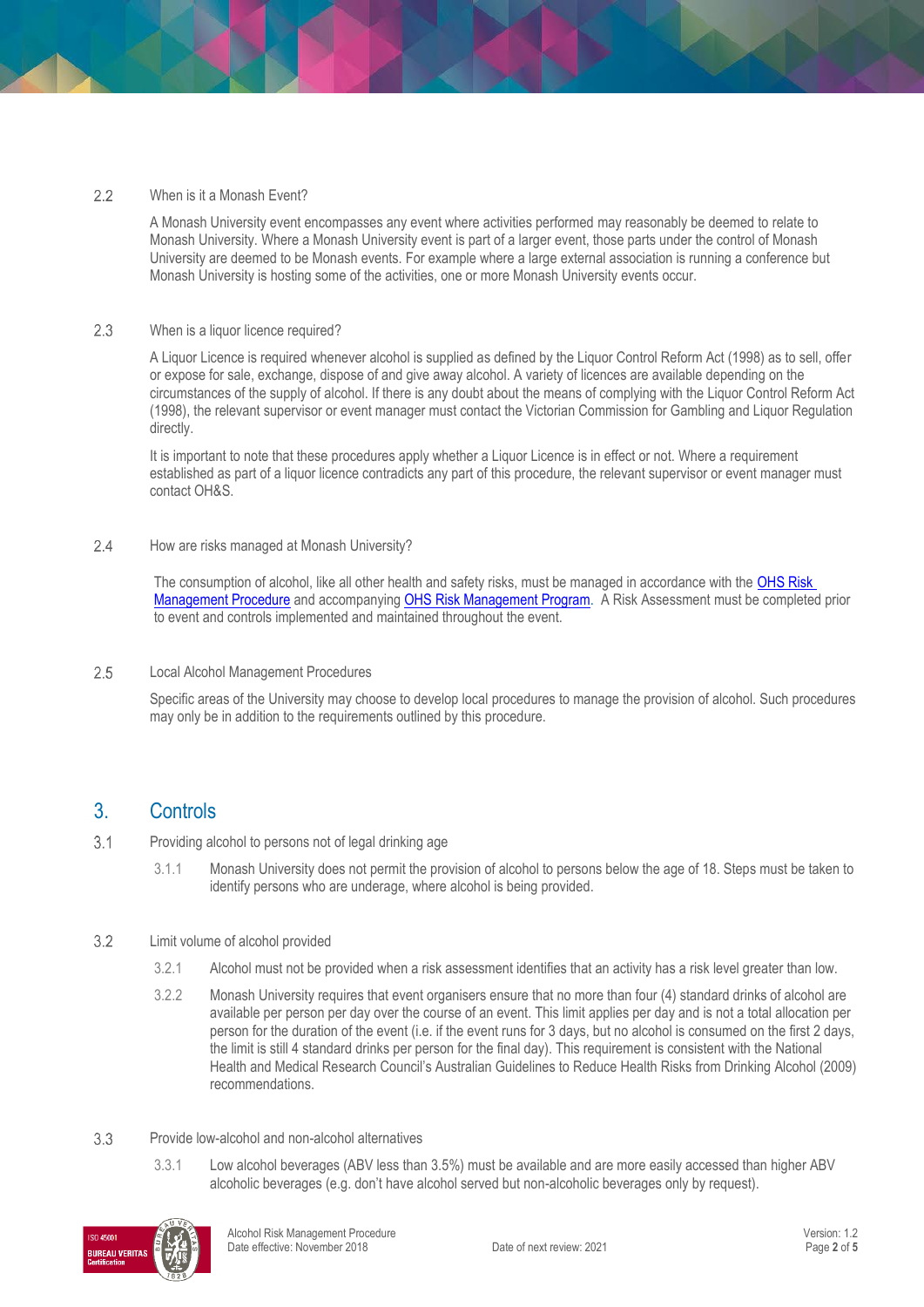- 3.3.2 High quality, non-alcoholic (ABV less than 0.5%) beverages must always be visibly available in adequate variety and supply and must be presented in as appealing a manner as beverages containing alcohol.
- 3.3.3 Non-alcoholic and low alcohol beverages must be offered at lower prices than the alcoholic beverages being served.

#### 3.4 Provide food

- 3.4.1 The Event Manager must ensure that the amount of food provided is appropriate for the amount of alcohol available.
- 3.4.2 Where alcohol is available at no charge, food must also be available at no charge.

#### 3.5 **Training**

3.5.1 Any staff, student, contractor or visitor who serves alcohol as part of an event, must hold a current Responsible Service of Alcohol (RSA) qualification. For information about recording an RSA qualification, please visit [talent.development@monash.edu](mailto:talent.development@monash.edu)

#### 3.6 Advertising

3.6.1 Events must not encourage excessive or inappropriate consumption of alcohol. Events must consider the **ABAC** [Responsible Alcohol Marketing Code](http://www.abac.org.au/wp-content/uploads/2017/07/ABAC_CodeofConduct_2017_web.pdf)

#### 3.7 Managing intoxicated participants

- 3.7.1 Event organisers must ensure that suitable provisions are in place to manage potentially intoxicated participants (e.g. First aid provisions in accordance with a First Aid assessment, appropriate levels of security)
- 3.7.2 Impairment from the consumption of alcohol (i.e. drunkenness) will not be accepted as an excuse for unacceptable behaviour. For matters concerning unacceptable behaviour please see the Behaviours in the Workplace [Procedure.](https://publicpolicydms.monash.edu/Monash/documents/1935660)
- 3.7.3 Monash University treats any breach of its policies or procedures seriously. Monash University encourages reporting of concerns about non-compliance. Compliance with policies and procedures is a requirement under the applicable Enterprise Agreements and staff contracts of employment.

### **DEFINITIONS**

A comprehensive list of definitions is provided in the [Definitions Tool.](http://www.monash.edu/__data/assets/pdf_file/0018/113742/ohs-document-definitions.pdf) Definitions specific to this procedure are as follows.

| Key word                                         | <b>Definition</b>                                                                                                                                                                                                  |  |
|--------------------------------------------------|--------------------------------------------------------------------------------------------------------------------------------------------------------------------------------------------------------------------|--|
| Alcohol                                          | Any product or liquor intended for human consumption that has an ABV that exceeds 0.5%.                                                                                                                            |  |
| Contractor                                       | Any person or business entity that enters into a contractual arrangement to carry out work for Monash<br>University or for a Monash-controlled entity.                                                             |  |
| <b>Event Manager</b>                             | Any university event involving alcohol must have one person nominated as the Event Manager. This<br>person takes responsibility for planning and managing the event in line with these Procedures.                 |  |
| Head of Academic /<br><b>Administrative Unit</b> | For academic areas, this term includes head of faculty, department, school, institute or centre. For<br>administrative areas, the term includes head of division, centre or unit.                                  |  |
| Impairment                                       | Any loss or abnormality of physiological, psychological, or anatomical structure or function, whether<br>permanent or temporary.                                                                                   |  |
| Intoxicated                                      | This procedure adopts the definition used in Responsible Service of Alcohol standards and the Liquor<br>Control Reform Act 1998 that state that a person is in a state of intoxication if their speech, balance or |  |

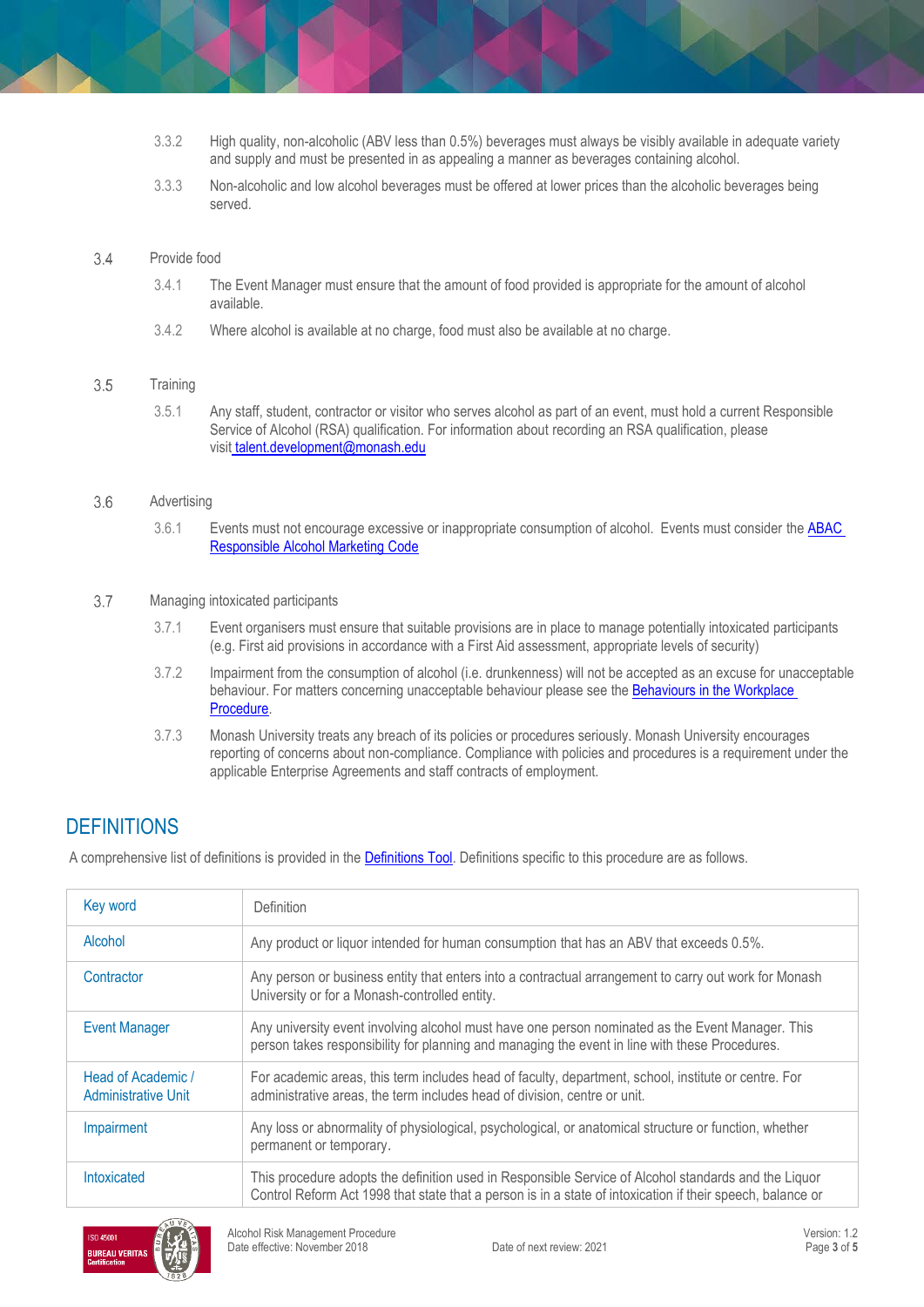|                                                        | co-ordination is noticeably affected and there are reasonable grounds for believing this is the result of<br>the consumption of liquor or Drugs.                                                                                                                                                                                                              |  |  |
|--------------------------------------------------------|---------------------------------------------------------------------------------------------------------------------------------------------------------------------------------------------------------------------------------------------------------------------------------------------------------------------------------------------------------------|--|--|
| <b>Monash Student</b><br>Organisations                 | For the purpose of this procedure, this is an umbrella term for the various student representative<br>associations on Monash University's Australian campuses. An updated list of the Student Associations<br>can be found on the Monash University website:<br>http://www.monash.edu.au/students/associations/student.html                                   |  |  |
| <b>Monash University</b><br><b>Occupational Health</b> | Refers to the Occupational Health Nurse Consultants and Occupational Health Physician based within<br>Monash Occupational Health & Safety (OH&S).                                                                                                                                                                                                             |  |  |
| Representitive                                         | A person chosen by the staff member to provide support during grievance or disciplinary procedures,<br>but not a practising barrister or solicitor.                                                                                                                                                                                                           |  |  |
| <b>Service of Alcohol</b>                              | The act of selling, offering for sale or offering liquor directly to participants.                                                                                                                                                                                                                                                                            |  |  |
| Supervisor                                             | A person responsible for overseeing: the work program of other staff; or the study program of honours<br>and postgraduate students; or undergraduate students in lectures, tutorial and practical classes and on<br>field trips.                                                                                                                              |  |  |
| <b>University Events/Social</b><br>Gatherings          | Include:<br>Gatherings of university staff members and/or students and their guests, or events at<br>$\bullet$<br>Monash University performance venues, e.g. social or sports clubs meetings, barbeques,<br>fund-raisers, departmental book launches, seminars, reading groups, conferences, etc.;<br>University events that take place on licensed premises; |  |  |
|                                                        | Off-campus activities undertaken as part of teaching and/or research activities involving staff,<br>$\bullet$<br>students and authorised volunteers.                                                                                                                                                                                                          |  |  |
|                                                        | Off-campus activities organised by MSOs, Affiliated Sporting Clubs and or Faculty based Clubs.<br>$\bullet$                                                                                                                                                                                                                                                   |  |  |
| <b>University Security</b><br><b>Services</b>          | The University appointed staff, including contractors, responsible for the delivery of security-related<br>servicfffes to the organisation.                                                                                                                                                                                                                   |  |  |

# **GOVERNANCE**

| Parent policy                | <b>OHS&amp;W Policy</b>                                                                                     |  |
|------------------------------|-------------------------------------------------------------------------------------------------------------|--|
| <b>Supporting schedules</b>  | N/A                                                                                                         |  |
| <b>Associated procedures</b> | Australian and International Standards                                                                      |  |
|                              | ISO 45001:2018 Occupational Health and Safety Management Systems<br>$\bullet$                               |  |
|                              | <b>General University Documents</b>                                                                         |  |
|                              | Behaviours in the Workplace Procedure<br>$\bullet$                                                          |  |
|                              | Monash University (Council) Regulations. Part 7 - Student Misconduct<br>$\bullet$                           |  |
|                              | Monash University (Vice-Chancellor) Regulations. Part 6 - Student Exclusion for Health Reasons<br>$\bullet$ |  |
|                              | Monash University Student Charter<br>$\bullet$                                                              |  |
|                              | Monash University Enterprise Agreement (Academic and Professional staff)<br>$\bullet$                       |  |
|                              | <b>Monash University OHS Documents</b>                                                                      |  |
|                              | Monash University '333' Emergency Procedures booklet - Personal Injury<br>$\bullet$                         |  |
|                              | <b>OHS Risk Management Procedure</b>                                                                        |  |
|                              | <b>OHS Risk Management Program</b><br>$\bullet$                                                             |  |